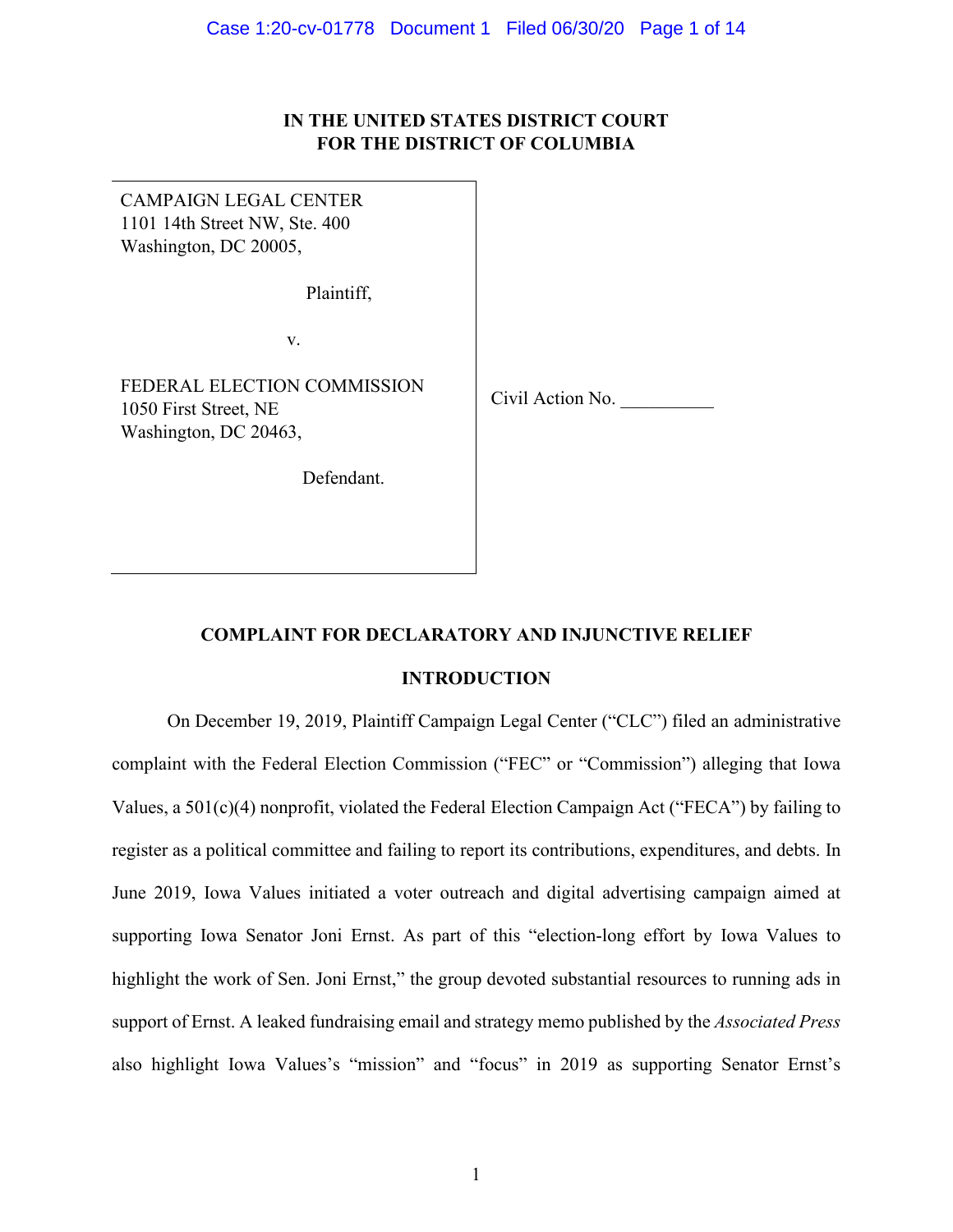### Case 1:20-cv-01778 Document 1 Filed 06/30/20 Page 2 of 14

reelection campaign. Under federal law, an organization whose "major purpose" is campaign activity is required to register with the FEC and disclose the sources of its spending. By failing to do so, Iowa Values violated federal law.

Plaintiff's administrative complaint against Iowa Values has now been pending with the FEC for more than 190 days, the 2020 general election is four months away, and the FEC has taken no action. Plaintiff respectfully requests that this Court declare the FEC has acted contrary to law on account of its failure to act on CLC's complaint, and order the FEC to conform within 30 days. If the FEC does not conform within 30 days, FECA authorizes Plaintiff to commence a civil action against Iowa Values to enforce the requirements of 52 U.S.C. §§ 30102-30104.

\* \* \*

1. This is an action under the Federal Election Campaign Act ("FECA"), 52 U.S.C.  $§$  30109(a)(8)(A), for unlawful agency delay.

2. Based on public information available about Iowa Values's public statements, fundraising appeals, and advertising to support Senator Ernst in 2019, there is reason to believe that Iowa Values met the definition of "political committee" under federal law and that the organization failed to register, organize, and report as a federal political committee in accordance with 52 U.S.C. §§ 30102-30104.

3. On December 19, 2019, Plaintiff filed an administrative complaint with the FEC alleging that Iowa Values violated 52 U.S.C. §§ 30102-30104 by failing to register as a political committee and file periodic disclosure reports in accordance with FECA. $<sup>1</sup>$  $<sup>1</sup>$  $<sup>1</sup>$ </sup>

4. FECA provides administrative complainants with a right of action against the FEC if the Commission fails to act on their complaint within 120 days, at which point "the court may

<span id="page-1-0"></span>

<sup>&</sup>lt;sup>1</sup> *See* Ex. 1 (Admin. Compl.)  $\P$  2.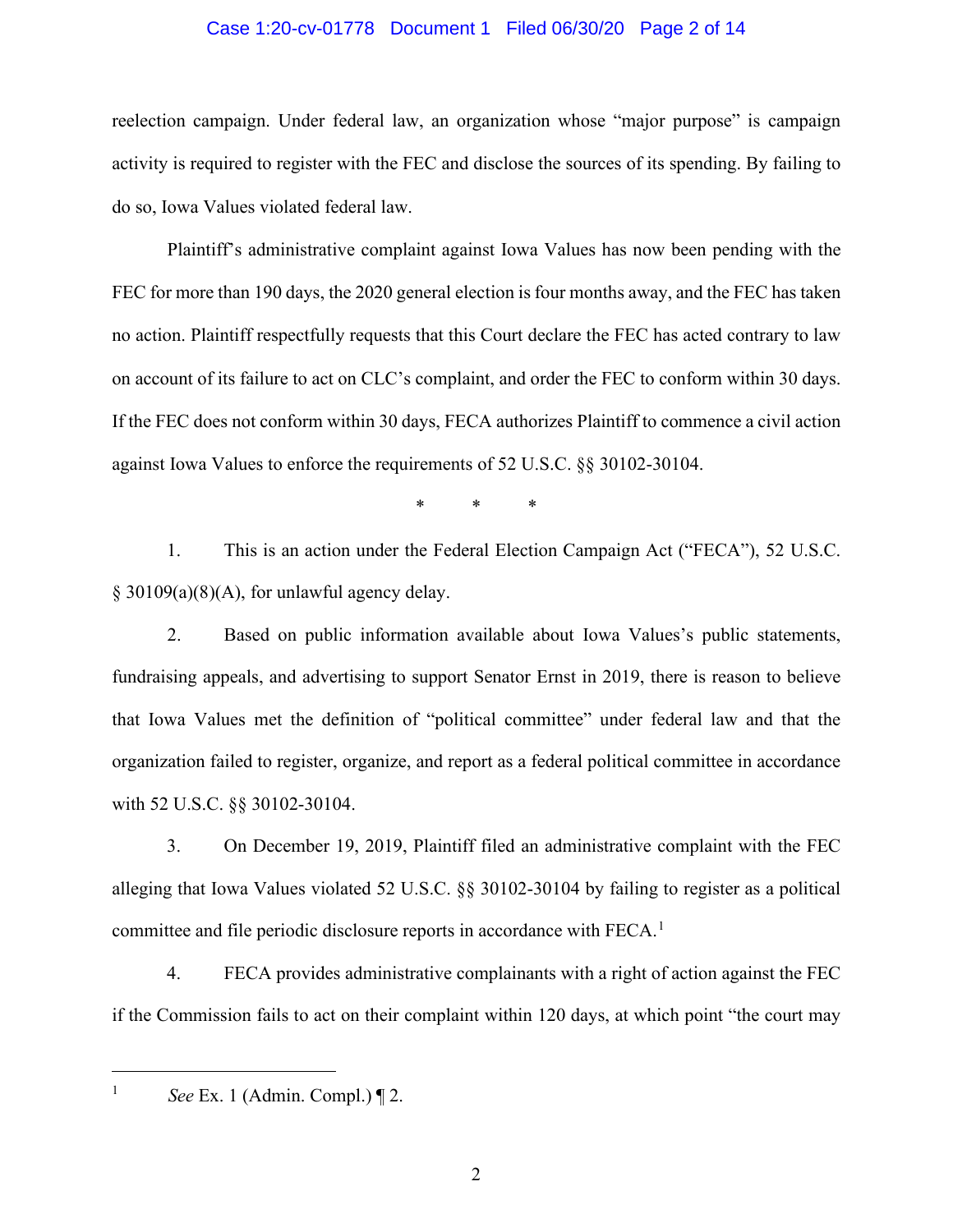#### Case 1:20-cv-01778 Document 1 Filed 06/30/20 Page 3 of 14

declare that . . . the failure to act is contrary to law, and may direct the Commission to conform with such declaration within 30 days, failing which the complainant may bring  $\ldots$  a civil action to remedy the violation involved in the original complaint."  $52 \text{ U.S.C.}$  §  $30109(a)(8)(C)$ .

5. Plaintiff's administrative complaint with the FEC has now been pending for more than 190 days, and, on information and belief, the Commission has taken no action on the complaint since receiving it. Plaintiff therefore requests that this Court declare the FEC has acted contrary to law by failing to act on the administrative complaint, and order the Commission to conform within 30 days by acting on Plaintiff's complaint.

### **JURISDICTION AND VENUE**

6. This Court has both subject matter jurisdiction over this action and personal jurisdiction over the parties pursuant to 52 U.S.C.  $\S$  30109(a)(8)(A). This Court also has jurisdiction over this action pursuant to 28 U.S.C. § 1331.

7. Venue lies in this district under 52 U.S.C. § 30109(a)(8)(A).

## **THE PARTIES**

8. Plaintiff Campaign Legal Center ("CLC") is a nonpartisan, nonprofit organization that works to strengthen American democracy through, among other activities, local, state, and federal efforts to ensure that the public has access to information regarding the financing of U.S. election campaigns.

9. As part of this effort, CLC conducts research, authors reports and articles, and regularly provides expert analysis to the media. CLC also litigates throughout the country regarding campaign finance matters; files FEC complaints requesting that enforcement actions be taken against individuals or organizations that violate the law; participates in rulemaking and advisory opinion proceedings before the FEC to ensure that the agency is properly interpreting and

3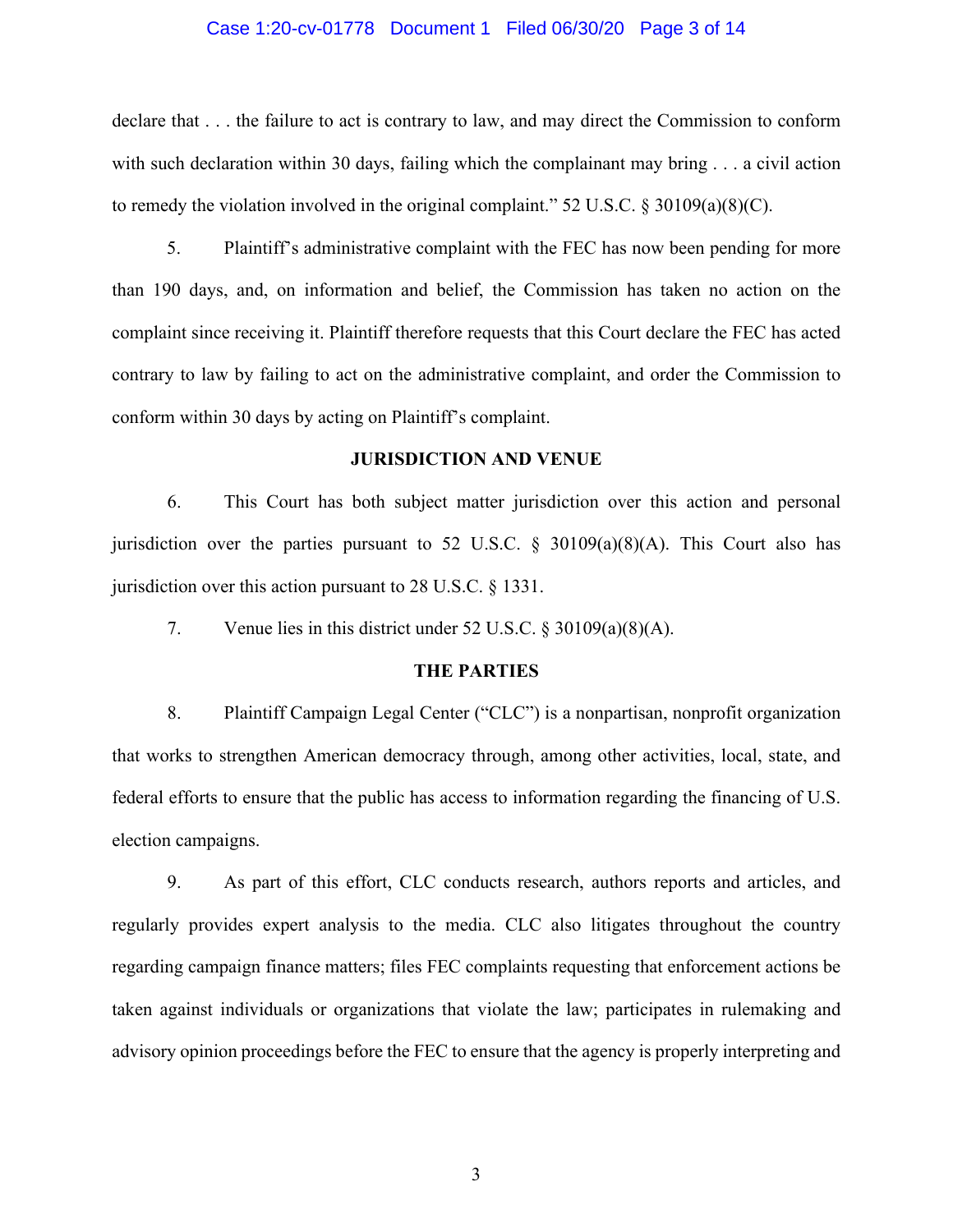#### Case 1:20-cv-01778 Document 1 Filed 06/30/20 Page 4 of 14

enforcing federal election laws; and engages in legislative advocacy for reform measures at the federal, state, and local level.

10. CLC relies on the accurate and complete reporting of campaign finance information to carry out activities central to its mission, including the production of reports and other materials to educate the public about campaign spending and the true sources and scope of candidates' financial support. These activities are obstructed when information that is subject to mandatory disclosure under FECA is not publicly available.

11. CLC expends significant resources assisting reporters and other members of the media in their investigative research into candidates' financial support and relationships with donors, to ensure that the public is equipped with the information necessary to evaluate different candidates and messages and to cast informed votes.

12. CLC also uses its analyses of federal campaign finance disclosure information to support its administrative practice at the FEC and before state and local campaign finance agencies, and to defend campaign finance laws in its active docket of cases in federal and state courts.

13. Defendant FEC is an independent federal agency charged with the administration and civil enforcement of FECA. 52 U.S.C. § 30106(b).

### **BACKGROUND**

#### *Governing Law*

14. FECA defines a "political committee" as "any committee, club, association, or other group of persons which receives contributions aggregating in excess of \$1,000 during a calendar year or which makes expenditures aggregating in excess of \$1,000 during a calendar year." 52 U.S.C. § 30101(4)(A).

15. In *Buckley v. Valeo*, 424 U.S. 1 (1976), the Supreme Court construed FECA's definition of "political committee" to "only encompass organizations that are under the control of

4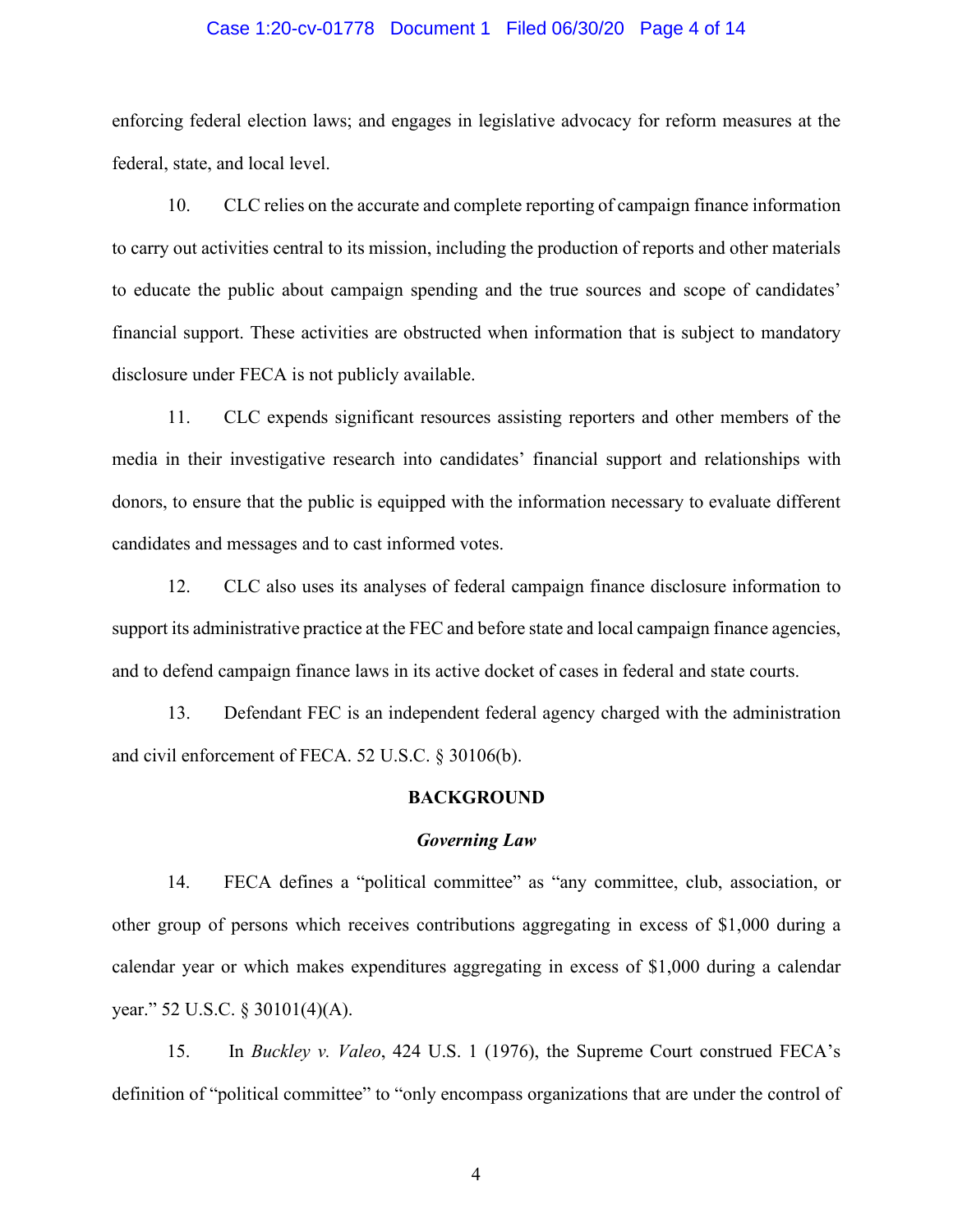#### Case 1:20-cv-01778 Document 1 Filed 06/30/20 Page 5 of 14

a candidate or the major purpose of which is the nomination or election of a candidate." *Id.* at 79. Again, in *FEC v. Massachusetts Citizens for Life, Inc.*, 479 U.S. 238 (1986), the Court invoked the "major purpose" test in the context of analyzing the activities of a  $501(c)(4)$  corporation, explaining that if an organization's election-related spending activities "become so extensive that the *organization's major purpose may be regarded as campaign activity*, the corporation would be classified as a political committee." *Id.* at 262 (emphasis added). In such circumstances, the Court explained, the group would become "subject to the obligations and restrictions applicable to those groups whose primary objective is to influence political campaigns." *Id.* In *McConnell v. FEC*, 540 U.S. 93 (2003), the Supreme Court restated the "major purpose" standard for political committee status as it was articulated in *Buckley*. *Id.* at 170 n.64.

16. The FEC has explained that:

[D]etermining political committee status under FECA, as modified by the Supreme Court, requires an analysis of both an organization's specific conduct—whether it received \$1,000 in contributions or made \$1,000 in expenditures—as well as its overall conduct—whether its major purpose is Federal campaign activity (*i.e.*, the nomination or election of a Federal candidate).

Supplemental Explanation and Justification on Political Committee Status, 72 Fed. Reg. 5595, 5597 (Feb. 7, 2007).

17. "[A]n organization['s] relative spending in the most recent calendar year" is a particularly relevant time period for assessing a group's major purpose. *Citizens for Responsibility and Ethics in Washington v. FEC*, 209 F. Supp. 3d 77, 93-94 (D.D.C. 2016).

18. Importantly, there is no bright-line requirement that more than 50% of an organization's total spending must be for direct campaign activity in order for it to satisfy the major purpose test for political committee status. In addition to an organization's overall spending, its public statements, advertisements, communications with donors, and fundraising appeals are all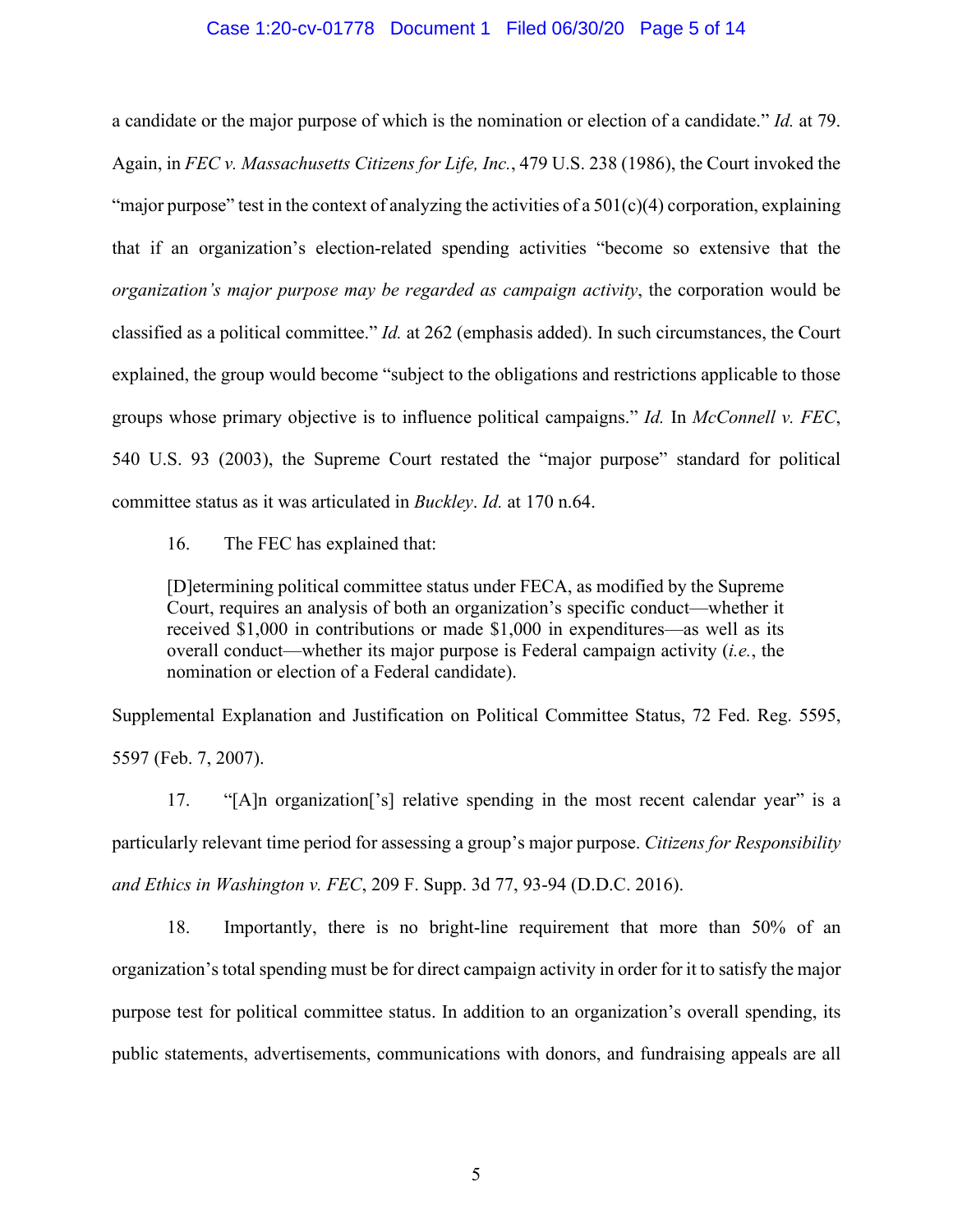### Case 1:20-cv-01778 Document 1 Filed 06/30/20 Page 6 of 14

relevant to determining whether its major purpose is the nomination or election of federal candidates.

19. Accordingly, there is a two-prong test used for determining "political committee" status under federal election law: (1) whether an organization has received "contributions" or made "expenditures" in excess of \$1,000 in a calendar year, and, if so, (2) whether the organization's "major purpose" is the "nomination or election of a candidate," as stated by *Buckley*.

20. An organization that satisfies the definition of "political committee" under the twoprong analysis must file a statement of organization with the FEC, 52 U.S.C. § 30103; comply with the organizational and recordkeeping requirements of 52 U.S.C. § 30102; and file periodic reports of its contributions and expenditures with the FEC, 5[2](#page-5-0) U.S.C. § 30104.<sup>2</sup>

21. The periodic reports that political committees are required to file with the FEC must publicly disclose information about the committee's contributions and expenditures, including the identity of any donor who has contributed \$200 or more to the committee within the calendar year. 52 U.S.C. § 30104(b). Courts have repeatedly recognized the importance of campaign finance disclosure in informing the electorate about sources of political speech. *See, e.g.*, *Citizens United v. FEC*, 558 U.S. 310, 369 (2010) ("[T]he public has an interest in knowing who is speaking about a candidate shortly before an election."); *Stop This Insanity Inc. Emp. Leadership Fund v. FEC*, 761 F.3d 10, 16 (D.C. Cir. 2014) (emphasizing the "First Amendment rights of the public to know the identity of those who seek to influence their vote."); *Citizens for Responsibility and Ethics in* 

<span id="page-5-0"></span><sup>&</sup>lt;sup>2</sup> In addition, a "political committee" that makes contributions to federal candidates, including in-kind contributions or coordinated communications, is subject to limits on the contributions it receives, 52 U.S.C. § 30116(a)(1), (a)(2), (f), and may not accept contributions from corporations. *Id.* § 30118(a). The FEC has concluded that that a political committee that "intends to make only independent expenditures" and "will not make any monetary or in-kind contributions to any other political committee or organization" is not subject to FECA's contribution limits. FEC Advisory Op. 2010-11, at 2 (Commonsense Ten).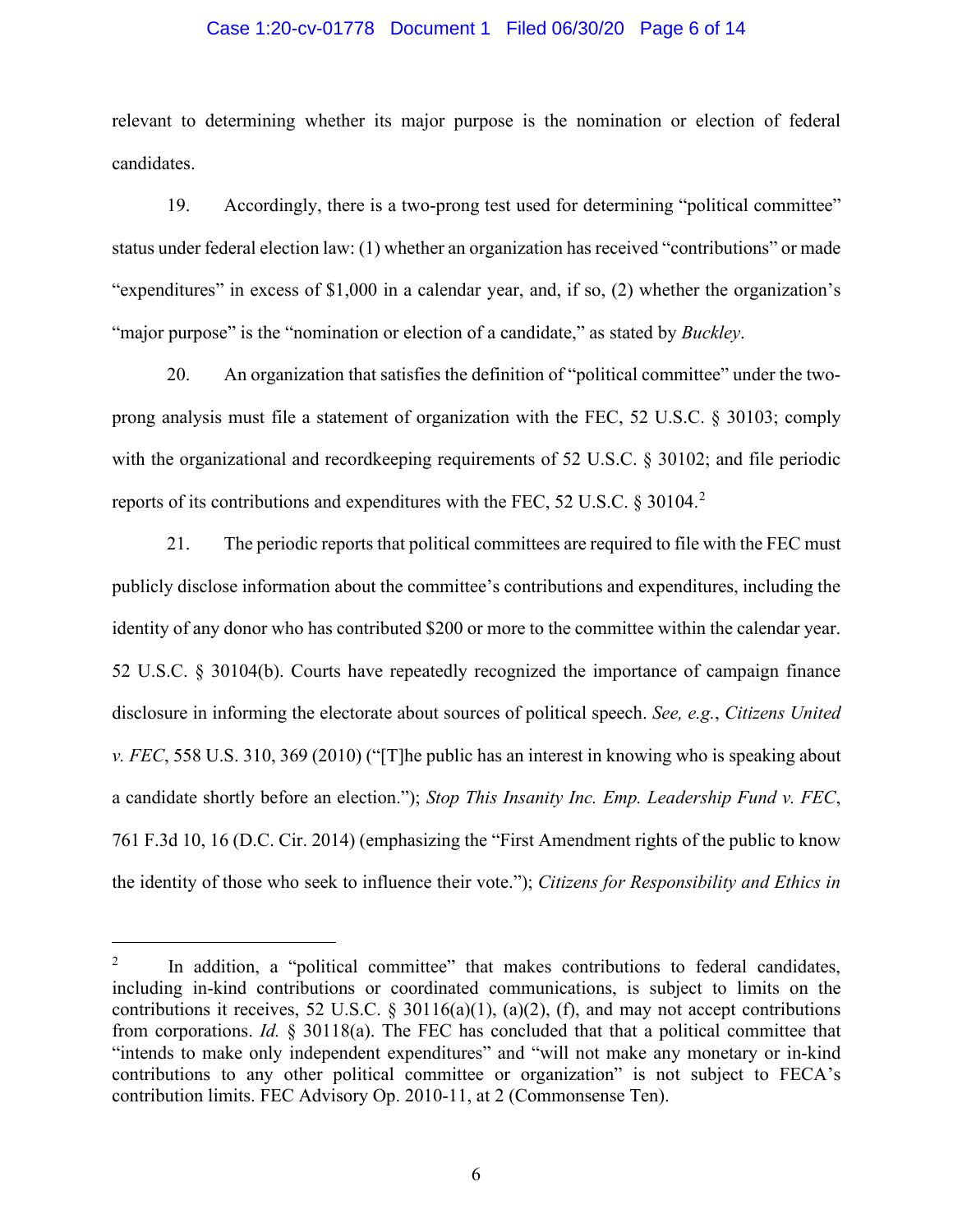### Case 1:20-cv-01778 Document 1 Filed 06/30/20 Page 7 of 14

*Washington v. FEC*, 209 F. Supp. 3d 77, 81 (D.D.C. 2016) ("[D]isclosure 'open[s] the basic process of our federal election[s] to public view,' . . . by 'provid[ing] the electorate with information' concerning the sources and outlets for campaign money" (internal citations omitted)).

## *Facts*

22. Iowa Values is a tax exempt corporation organized under section  $501(c)(4)$  of the Internal Revenue Code.<sup>[3](#page-6-0)</sup> In June 2019, Iowa Values launched a voter outreach and digital advertising campaign in Iowa to kick off its "election-long effort" to support the campaign of Senator Joni Ernst.<sup>[4](#page-6-1)</sup> That same month, Iowa Values began running paid advertising through Google and Facebook that directly named or featured images of Senator Ernst and promoted her character as a "leader."<sup>[5](#page-6-2)</sup> According to public records, every advertisement that Iowa Values sponsored on those platforms in 2019 named or pictured Senator Ernst, and/or directly pertained to Iowa Values's efforts on her behalf.<sup>[6](#page-6-3)</sup>

23. On June 27, 2019, Iowa Values announced a "six-month voter education and data collection blitz" and "six-figure[]" digital advertising campaign targeting voters in Iowa, which

<span id="page-6-0"></span><sup>&</sup>lt;sup>3</sup> *See* Iowa Values, 2018 Return of Organization Exempt from Income Tax, IRS Form 990, at 1 (filed Nov. 11, 2019), [https://www.documentcloud.org/documents/6569167-Iowa-Values-](https://www.documentcloud.org/documents/6569167-Iowa-Values-2018-Form-990-Public-Copy.html)[2018-Form-990-Public-Copy.html.](https://www.documentcloud.org/documents/6569167-Iowa-Values-2018-Form-990-Public-Copy.html)

<span id="page-6-1"></span><sup>&</sup>lt;sup>4</sup> Press Release, Iowa Values, Conservative Organization Begins Voter Outreach (June 27, 2019), [https://mailchi.mp/7abf732cf9ed/releaseconservative-organization-begins-voter](https://mailchi.mp/7abf732cf9ed/releaseconservative-organization-begins-voter-outreach?e=%5bUNIQID)[outreach?e=%5bUNIQID.](https://mailchi.mp/7abf732cf9ed/releaseconservative-organization-begins-voter-outreach?e=%5bUNIQID)

<span id="page-6-2"></span><sup>5</sup> *See* Political Advertising by Iowa Values, Google Transparency Report, GOOGLE, <https://transparencyreport.google.com/political-ads/advertiser/AR237965927210024960> (last visited June 18, 2020); Ads by Our Iowa Values, Facebook Ad Library, FACEBOOK, [https://www.facebook.com/ads/library/?active\\_status=all&ad\\_type=political\\_and\\_issue\\_ads&co](https://www.facebook.com/ads/library/?active_status=all&ad_type=political_and_issue_ads&country=US&impression_search_field=has_impressions_lifetime&view_all_page_id=785144711668660) [untry=US&impression\\_search\\_field=has\\_impressions\\_lifetime&view\\_all\\_page\\_id=7851447116](https://www.facebook.com/ads/library/?active_status=all&ad_type=political_and_issue_ads&country=US&impression_search_field=has_impressions_lifetime&view_all_page_id=785144711668660) [68660](https://www.facebook.com/ads/library/?active_status=all&ad_type=political_and_issue_ads&country=US&impression_search_field=has_impressions_lifetime&view_all_page_id=785144711668660) (last visited June 18, 2020).

<span id="page-6-3"></span><sup>6</sup> Political Advertising by Iowa Values, Google Transparency Report, *supra* note 5; Ads by Our Iowa Values, Facebook Ad Library, *supra* note 5.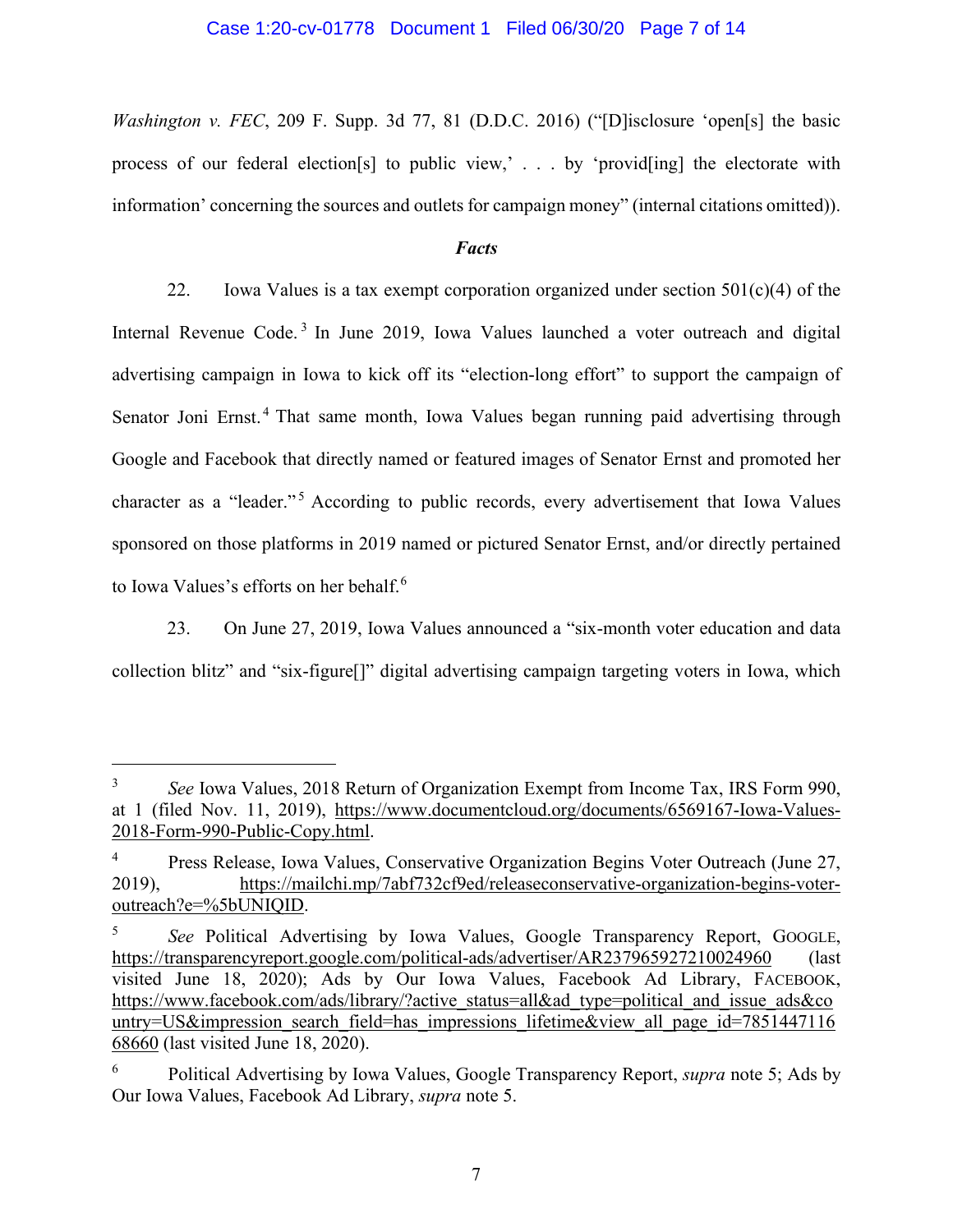### Case 1:20-cv-01778 Document 1 Filed 06/30/20 Page 8 of 14

the organization described in a press release as "just the beginning of an election-long effort by Iowa Values to highlight the work of Sen. Joni Ernst."[7](#page-7-0)

24. On June 28, 2019, Iowa Values began running paid advertising on Google's ad network that stated "We Deserve Leaders Who Share Our Values Like Joni Ernst."<sup>[8](#page-7-1)</sup> These advertisements ran on Google through July 27, 201[9](#page-7-2).<sup>9</sup> Subsequently, Iowa Values paid for additional advertisements on Google's network, which included video of Senator Ernst along with the message "Joni Ernst is fighting for us."[10](#page-7-3) According to Google's Transparency Report, Iowa Values spent a total of \$30,300 for fifteen advertisements on that platform in 2019, all of which named and featured images of Senator Ernst.<sup>[11](#page-7-4)</sup>

25. Also on June 28, 2019, Iowa Values began running a Facebook video advertisement that featured footage of Senator Ernst, with a voiceover stating "We deserve leaders who have walked in our shoes and share these beliefs—like Joni Ernst. Standing up for Iowans all across our state and fighting for what we believe in."<sup>[12](#page-7-5)</sup> According to public records made available by Facebook, this video advertisement cost between \$3,000 and \$3,500 and ran until July 27,

[https://transparencyreport.google.com/political-](https://transparencyreport.google.com/political-ads/advertiser/AR237965927210024960/creative/CR216772840584642560)

[ads/advertiser/AR237965927210024960/creative/CR427988543244075008.](https://transparencyreport.google.com/political-ads/advertiser/AR237965927210024960/creative/CR427988543244075008)

<span id="page-7-0"></span><sup>7</sup> Press Release, Iowa Values, *supra* note 4.

<span id="page-7-1"></span><sup>8</sup> Political Advertising by Iowa Values, Google Transparency Report, *supra* note 5.

<span id="page-7-2"></span><sup>9</sup> *Id.*

<span id="page-7-3"></span><sup>&</sup>lt;sup>10</sup> Ad by Iowa Values (disseminated Aug. 2-Aug. 5, 2019), Google Transparency Report, GOOGLE,

[ads/advertiser/AR237965927210024960/creative/CR216772840584642560;](https://transparencyreport.google.com/political-ads/advertiser/AR237965927210024960/creative/CR216772840584642560) Ad by Iowa Values (disseminated Aug. 10-Sept. 2, 2019), Google Transparency Report, GOOGLE [https://transparencyreport.google.com/political-](https://transparencyreport.google.com/political-ads/advertiser/AR237965927210024960/creative/CR427988543244075008)

<span id="page-7-4"></span><sup>11</sup> *See* Political Advertising by Iowa Values, Google Transparency Report, *supra* note 5.

<span id="page-7-5"></span><sup>12</sup> Ad by Our Iowa Values, *From caring for our neighbors to standing up for what's right, Joni shares our values* (disseminated June 28-July 27, 2019), Facebook Ad Library, FACEBOOK, [https://www.facebook.com/ads/library/?id=2786066358088466.](https://www.facebook.com/ads/library/?id=2786066358088466)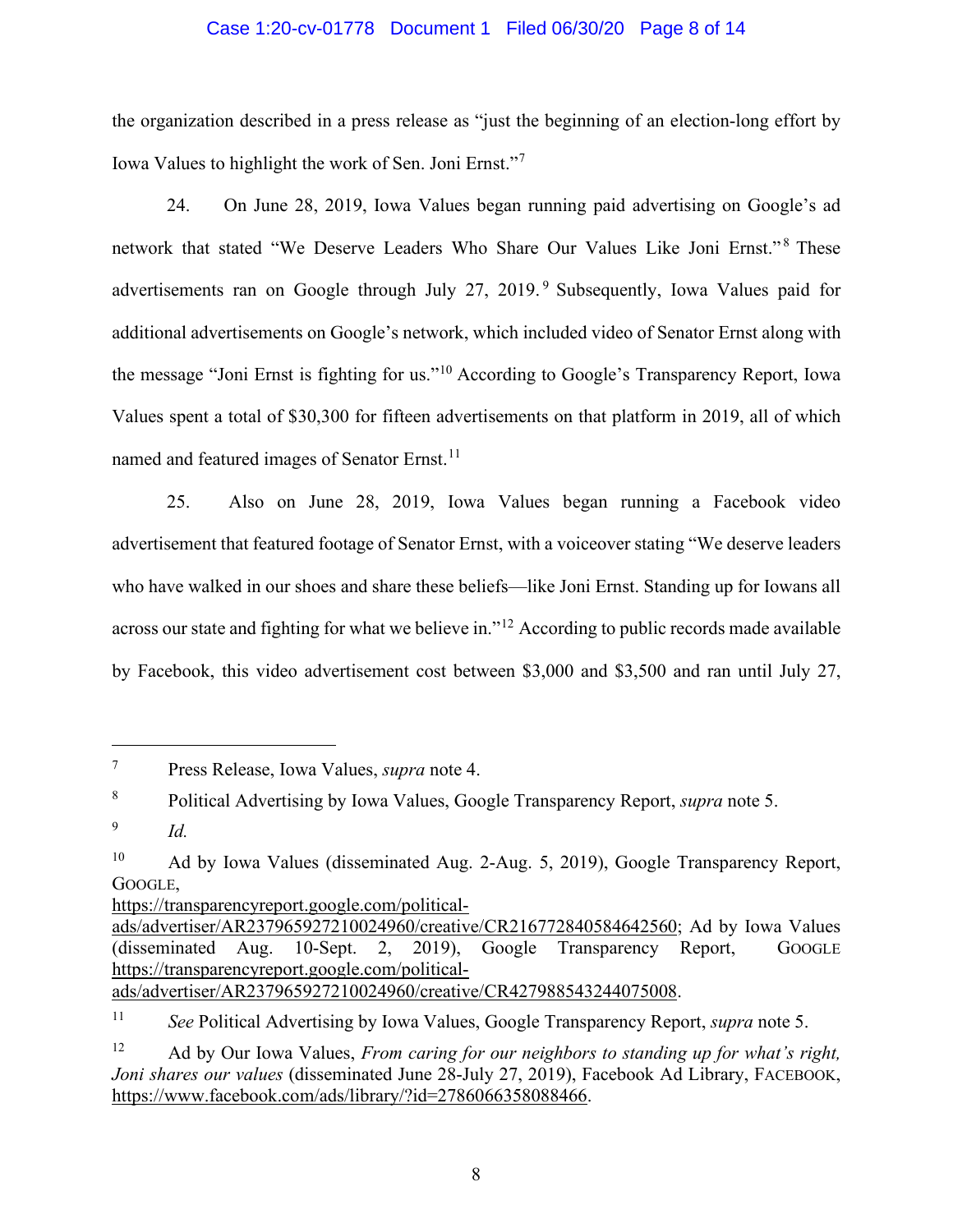### Case 1:20-cv-01778 Document 1 Filed 06/30/20 Page 9 of 14

2019.<sup>[13](#page-8-0)</sup> During this same period, Iowa Values also sponsored other Facebook advertisements featuring images of Senator Ernst and recruiting canvassers.<sup>[14](#page-8-1)</sup>

26. According to information in Google's and Facebook's public ad archives, every advertisement that Iowa Values ran through those platforms in 2019 named or pictured Senator Ernst, and/or directly pertained to Iowa Values's efforts on her behalf.<sup>[15](#page-8-2)</sup> Indeed, there is little evidence of Iowa Values making any public communications in 2019 other than those aimed at supporting Senator Ernst's reelection.

27. Taken together, Iowa Values's paid public communications demonstrate its major purpose of reelecting Senator Ernst. These targeted digital advertisements—particularly through their focus on Senator Ernst's character as a "leader," unconnected from any meaningful discussion of legislative issues—are susceptible of no reasonable interpretation other than as electoral advocacy for Joni Ernst.<sup>[16](#page-8-3)</sup> The ads' electoral purpose is even more apparent when considered along with Iowa Values's contemporaneous strategy memo describing the organization's plans to

<span id="page-8-0"></span><sup>13</sup> *Id.*

<span id="page-8-1"></span><sup>14</sup> Ads by Our Iowa Values, Facebook Ad Library, *supra* note 5.

<span id="page-8-2"></span><sup>&</sup>lt;sup>15</sup> Each of the eleven ads sponsored by Iowa Values in 2019 available in the Google archive picture and name Joni Ernst, while all but one of Iowa Values's 2019 ads in Facebook's ad library either name or include images of Senator Ernst. *See* Political Advertising by Iowa Values, Google Transparency Report, *supra* note 5; Ads by Our Iowa Values, Facebook Ad Library, *supra* note 5. The sole Facebook ad that does not directly reference Senator Ernst is linked to Iowa Values's press release from June 2019 announcing the campaign in support of Ernst. *See* Ad by Our Iowa Values, *Iowa Values Announces Digital Advertising Blitz and Door to Door Voter Canvassing* (disseminated July 9-July 19, 2019), Facebook Ad Library, FACEBOOK, [https://www.facebook.com/ads/library/?active\\_status=all&ad\\_type=political\\_and\\_issue\\_ads&co](https://www.facebook.com/ads/library/?active_status=all&ad_type=political_and_issue_ads&country=US&impression_search_field=has_impressions_lifetime&view_all_page_id=785144711668660) [untry=US&impression\\_search\\_field=has\\_impressions\\_lifetime&view\\_all\\_page\\_id=7851447116](https://www.facebook.com/ads/library/?active_status=all&ad_type=political_and_issue_ads&country=US&impression_search_field=has_impressions_lifetime&view_all_page_id=785144711668660) [68660.](https://www.facebook.com/ads/library/?active_status=all&ad_type=political_and_issue_ads&country=US&impression_search_field=has_impressions_lifetime&view_all_page_id=785144711668660)

<span id="page-8-3"></span><sup>&</sup>lt;sup>16</sup> The Supreme Court has found that communications focused on a particular candidate's "character, qualifications, or fitness for office" can be indicative of an electoral purpose. *FEC v. Wisconsin Right to Life, Inc.*, 551 U.S. 449, 469-70 (2007).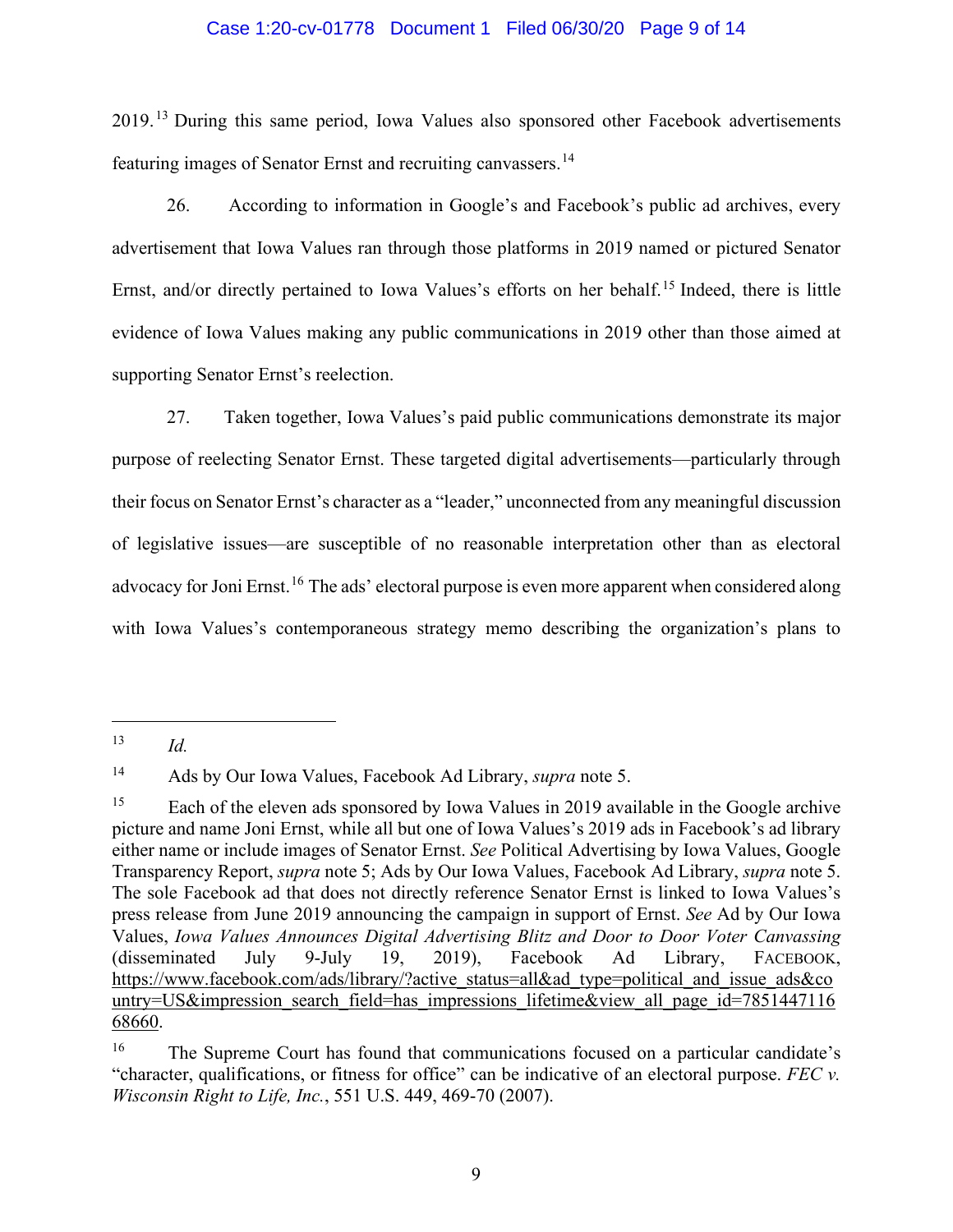## Case 1:20-cv-01778 Document 1 Filed 06/30/20 Page 10 of 14

"communicate directly with specific segments of the electorate that will be determinant in winning or losing in 2020."<sup>[17](#page-9-0)</sup>

28. In July 2019, Claire Holloway Avella, the founder and president of Holloway Consulting and a fundraiser for Senator Ernst's campaign committee,  $^{18}$  $^{18}$  $^{18}$  sent an email to a potential donor soliciting funds "on behalf of Iowa Values." [19](#page-9-2) The email included the subject line "Fundraising Request from Iowa Values 501(c)(4) - promoting issues Senator Joni Ernst advocates,"[20](#page-9-3) and attached a strategy memo from Iowa Values that described the organization's plans to target communications supportive of Senator Ernst to those voters who "represent the 'firewall' between winning and losing in 2020 for Senator Ernst."[21](#page-9-4)

<span id="page-9-1"></span><sup>18</sup> *See* Holloway Consulting Inc., *Our Team*, <http://www.hollowayconsulting.net/ourteam.html> (last visited June 18, 2020); Joni for Iowa, Disbursements to Holloway Consulting, 2019-2020, FEC.GOV, [https://www.fec.gov/data/disbursements/?data\\_type=processed&committee\\_id=C00546788&reci](https://www.fec.gov/data/disbursements/?data_type=processed&committee_id=C00546788&recipient_name=holloway&two_year_transaction_period=2020) [pient\\_name=holloway&two\\_year\\_transaction\\_period=2020](https://www.fec.gov/data/disbursements/?data_type=processed&committee_id=C00546788&recipient_name=holloway&two_year_transaction_period=2020) (last visited June 18, 2020) (showing \$278,770 in disbursements from Ernst's campaign committee to Holloway Avella's consulting firm); Ernst Victory, *You Are Cordially Invited to a Breakfast in Support of Senator Joni Ernst*, http://cdn.idonatepro.com/clientphotos/client3/library/06.19.18 Ernst Breakfast Invite.pdf (invitation to a June 19, 2018 fundraiser for Senator Ernst's joint fundraising committee with Claire Holloway Avella listed as the contact). In addition to its connection to Ms. Holloway Avella, Iowa Values was co-founded, in 2017, by Jon Kohan, who now works as a consultant for Ernst's campaign after leaving Iowa Values last year. Brian Slodysko, *'Dark Money' ties raise questions for GOP Sen. Ernst of Iowa*, ASSOCIATED PRESS (Dec. 6, 2019), [https://apnews.com/eeb44fc06b0cb202bc1edbd1adee7f7d.](https://apnews.com/eeb44fc06b0cb202bc1edbd1adee7f7d)

<span id="page-9-0"></span><sup>17</sup> Iowa Values, *Strategy Overview Iowa Values – 2019*, [https://assets.documentcloud.org/documents/6550822/Holloway-Email-Attachment-Iowa-](https://assets.documentcloud.org/documents/6550822/Holloway-Email-Attachment-Iowa-Values-Strategy.pdf)[Values-Strategy.pdf,](https://assets.documentcloud.org/documents/6550822/Holloway-Email-Attachment-Iowa-Values-Strategy.pdf) at 1.

<span id="page-9-2"></span><sup>19</sup> [Email from Claire Holloway Avella to \[redacted\] \(July 201](http://www.documentcloud.org/documents/6570893-July-2019-Email-From-Fundraiser.html)9), [http://www.documentcloud.org/documents/6570893-July-2019-Email-From-Fundraiser.html;](http://www.documentcloud.org/documents/6570893-July-2019-Email-From-Fundraiser.html) *see*  Slodysko, *supra* note 18.

<span id="page-9-3"></span><sup>20</sup> Email from Claire Holloway Avella to [redacted] (July 2019), *supra* note 19.

<span id="page-9-4"></span><sup>21</sup> Iowa Values, *Strategy Overview Iowa Values – 2019*, *supra* note 17 at [1;](http://www.documentcloud.org/documents/6570893-July-2019-Email-From-Fundraiser.html) *see* Slodysko, *supra* note 18.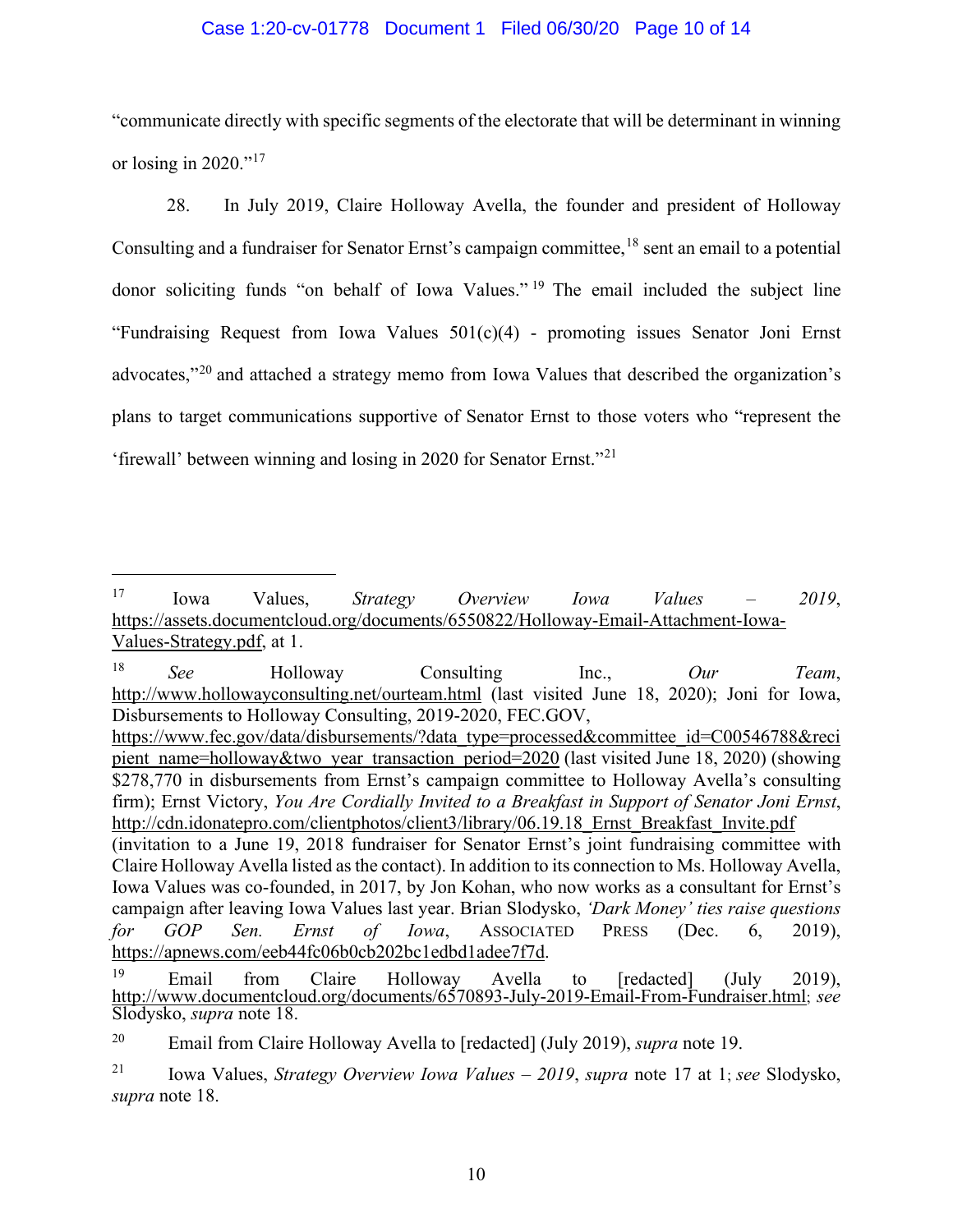# 29. This email stated:

As a follow up to our introduction by Senator Ernst, I am reaching out to you on behalf of Iowa Values. By way of background, Iowa Values is  $501(c)(4)$  [sic] formed to educate Iowans about common-sense solutions to various public policy issues of national, state, and local importance for which Senator Ernst advocates. . . .

Attached please find a memo outlining our 2019 strategy. It is our hope that [redacted] will consider an investment of \$50,000 to help continue our efforts over the summer months. I have attached a contribution form with wiring instructions for your convenience. As a reminder, contributions to  $501(c)(4)$  entities are not publically [sic] disclosed.<sup>[22](#page-10-0)</sup>

30. The Iowa Values strategy memo attached to Ms. Holloway Avella's fundraising

email began by announcing "The 2020 Election Cycle is upon us and Iowa Values is approaching

2020 with an effort to be data driven and people focused."[23](#page-10-1) It continued:

At this point in the election cycle we don't need to communicate with all voters. We do however need to identify and communicate directly with specific segments of the electorate that will be determinant in winning or losing in 2020. Our focus, particularly in 2019, will be to determine what those voters care most about and to communicate with them directly.<sup>[24](#page-10-2)</sup>

31. The strategy memo described suburban, college-educated women as "voters that

lean Republican on the issues but lean away from the GOP at times on the tone of the GOP. We

call these voters 'disengagers.' They are an irreplaceable part of a winning coalition and represent

the 'firewall' between winning and losing in 2020 for Senator Ernst." [25](#page-10-3) Iowa Values further

claimed in the memo that it had "identified 126,407 'Disengagers' in Iowa," and that:

The basis of our mission is to shore up those voters through sustained direct communications. We believe it is critical to start this messaging now in order to

<span id="page-10-0"></span><sup>22</sup> Email from Claire Holloway Avella to [redacted] (July 2019), *supra* note 19.

<span id="page-10-1"></span><sup>23</sup> Iowa Values, *Strategy Overview Iowa Values – 2019*, *supra* note 17, at 1.

<span id="page-10-2"></span><sup>24</sup> *Id.*

<span id="page-10-3"></span><sup>&</sup>lt;sup>25</sup> *Id.* at 2.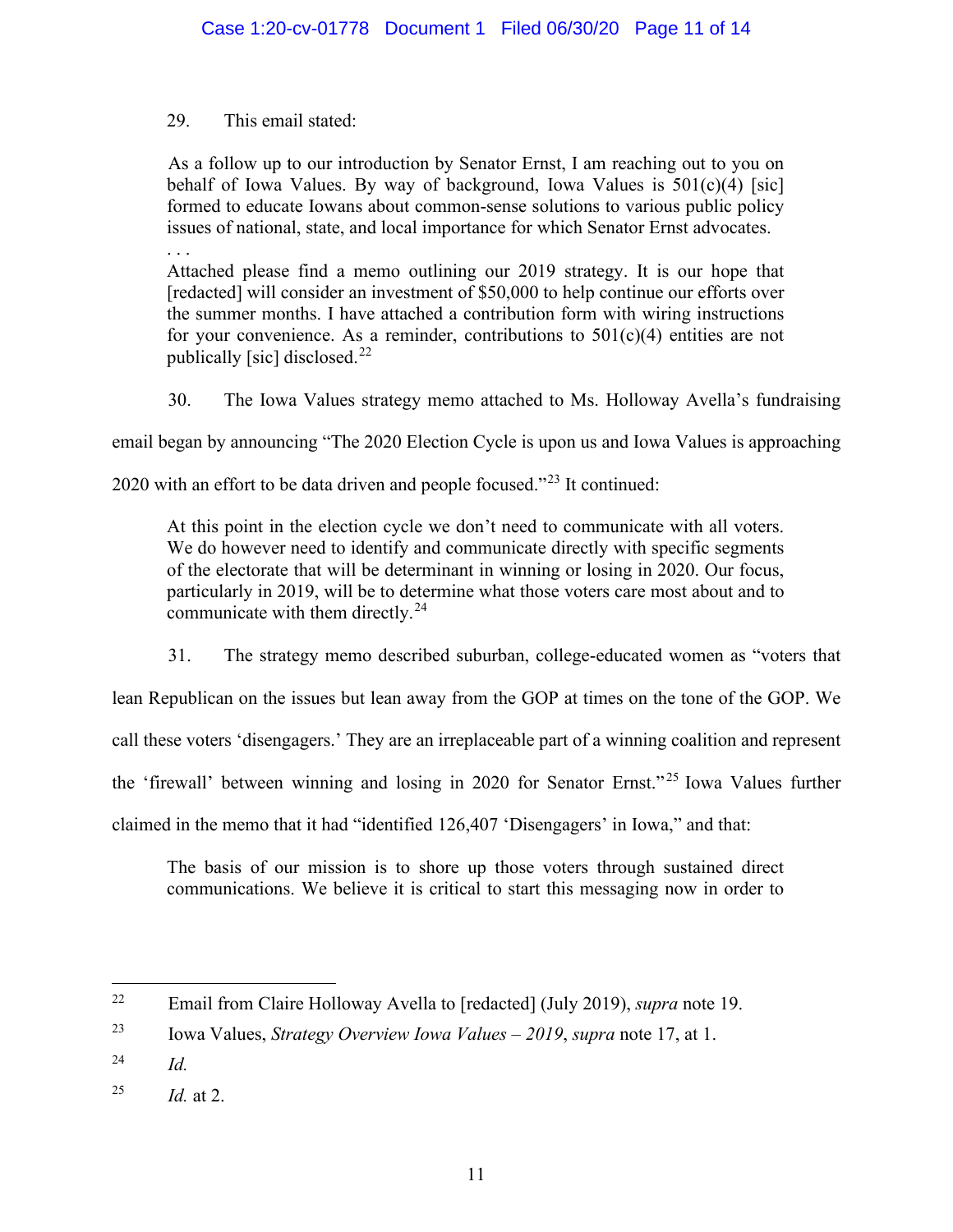## Case 1:20-cv-01778 Document 1 Filed 06/30/20 Page 12 of 14

provide these voters with the information they will need to be able to fend off the disinformation attacks that will come in  $2020$ .<sup>[26](#page-11-0)</sup>

32. The strategy memo concluded with the statement "We believe that there is critical work with segments of the electorate that must begin now in 2019 so that Senator Ernst has the best possible jumping off point in 2020."[27](#page-11-1)

33. The content of this strategy memo is further evidence of Iowa Values's major purpose of reelecting Senator Ernst—and that the organization has admitted having that purpose when communicating with prospective donors. For example, the memo informed potential donors that "[t]he basis of [Iowa Values's] mission is to shore up those *voters*"—specifically, collegeeducated women in the suburbs—who "are an irreplaceable part of a *winning coalition* and represent the 'firewall' between *winning and losing in 2020* for Senator Ernst."[28](#page-11-2) Likewise, in the strategy memo, Iowa Values described its "focus, particularly in 2019," as "identify[ing] and communicat[ing] directly with specific segments of *the electorate* that will be determinant in *winning or losing in 2020*."[29](#page-11-3)

34. Moreover, Ms. Holloway Avella attached the strategy memo to an email soliciting a \$50,000 contribution on behalf of Iowa Values in order "to help continue our efforts over the summer months."<sup>[30](#page-11-4)</sup> Thus, Iowa Values's "six-figure<sup>[]"</sup> digital ad campaign and voter outreach "blitz"<sup>[31](#page-11-5)</sup> in 2019 were funded in part by "contributions"—i.e., money or other things of value

<span id="page-11-0"></span><sup>26</sup> *Id.*

<span id="page-11-1"></span><sup>27</sup> *Id.* at 4.

<span id="page-11-2"></span><sup>28</sup> *Id.* at 2 (emphasis added).

<span id="page-11-3"></span><sup>29</sup> *Id.* at 1 (emphasis added).

<span id="page-11-4"></span><sup>30</sup> Email from Claire Holloway Avella to [redacted] (July 2019), *supra* note 19.

<span id="page-11-5"></span><sup>31</sup> Press Release, Iowa Values, *supra* note 4.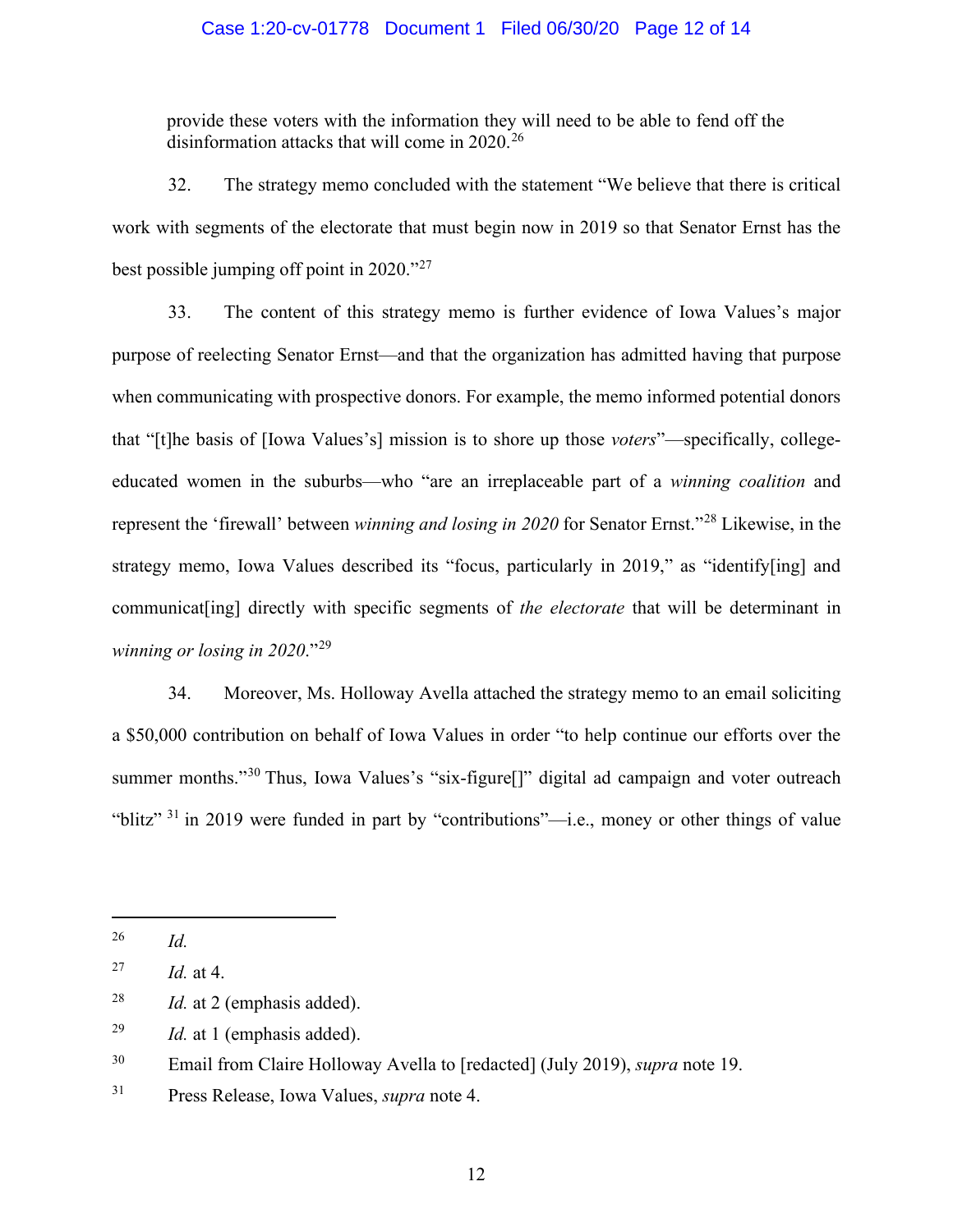### Case 1:20-cv-01778 Document 1 Filed 06/30/20 Page 13 of 14

given for the purpose of influencing a federal election, 52 U.S.C. § 30101(8)(A)(i)—that likely exceeded \$1,000 in the aggregate.

35. Consequently, as evidenced by its public statements and advertising, strategy memo, and fundraising appeals, there is reason to believe that in 2019 Iowa Values met the twoprong test for a federal political committee by: (1) receiving "contributions" in excess of \$1,000 and making "expenditures" of more than \$1,000 in a calendar year, and (2) having the major purpose of reelecting Senator Ernst. Iowa Values therefore violated 52 U.S.C. §§ 30102-30104 by failing to organize, register, and report as a political committee in accordance with FECA.

### **ADMINISTRATIVE PROCEEDINGS**

36. On December 19, 2019, CLC and Margaret Christ, an individual, filed an administrative complaint with the FEC against Iowa Values, alleging that Iowa Values had violated 52 U.S.C. §§ 30102-30104 by failing to register and report as a political committee under FECA.<sup>[32](#page-12-0)</sup>

37. On December 27, 2019, the FEC sent CLC and Christ a letter acknowledging the receipt of the complaint and designating it MUR No. 7674.

38. Upon information and belief, the FEC has failed to act on Plaintiff's December 19, 2019 administrative complaint against Iowa Values, which has been pending now for more than 190 days.

### **CAUSE OF ACTION**

## *FECA, 52 U.S.C. § 30109(a)(8)(A)*

39. Plaintiff repeats and realleges paragraphs 1-38.

40. The FEC's failure to act on Plaintiff's administrative complaint is contrary to law under 52 U.S.C. § 30109(a)(8)(A), which provides Plaintiff a cause of action for "a failure of the

<span id="page-12-0"></span> $32$  Ex. 1 (Admin. Compl.)  $\P$  2.